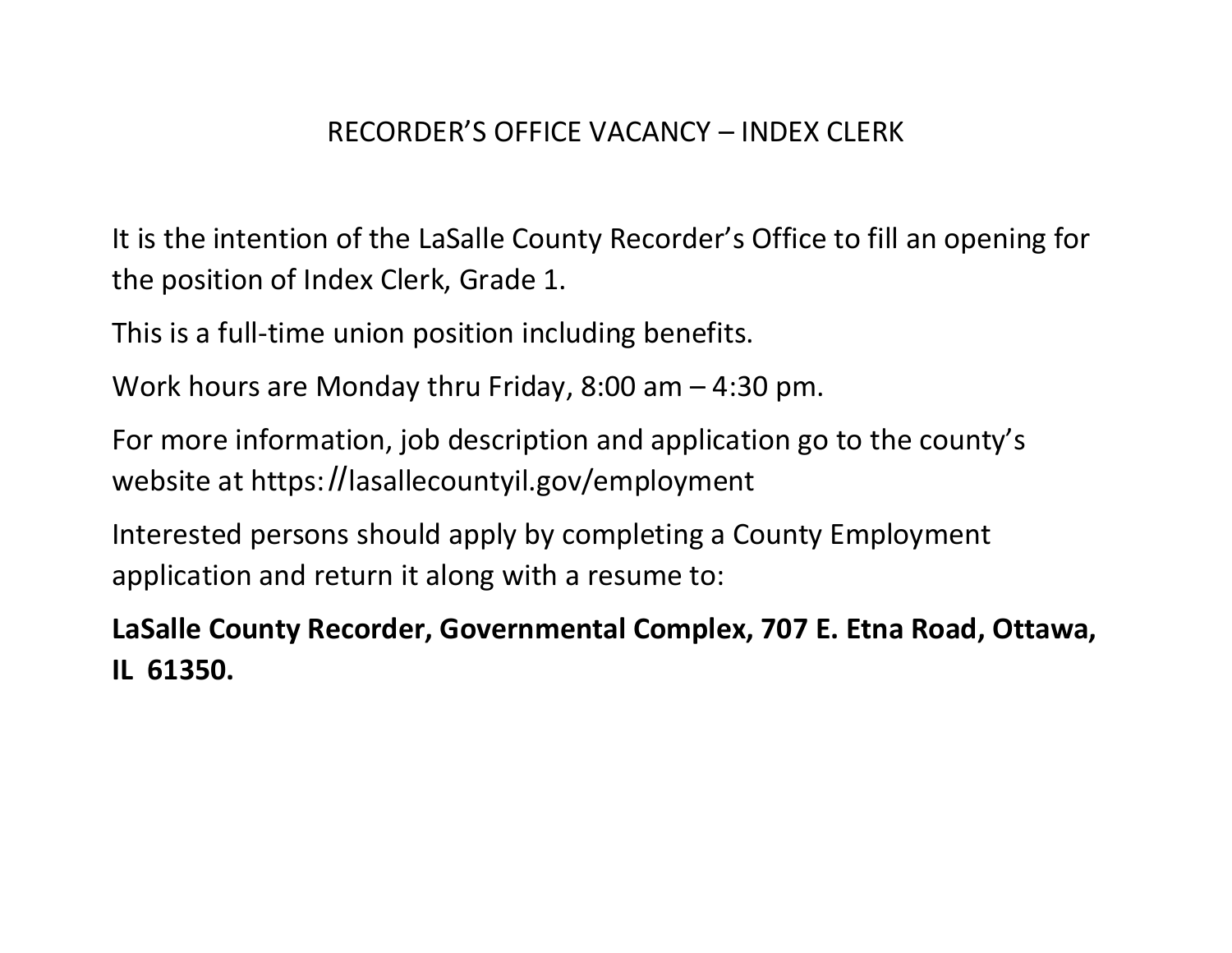## **LaSalle County**

### **Job Description**



**Job title:** Index Clerk

**Work Location:** LaSalle County Governmental Complex

**Division/Department:** Office of the Recorder of Deeds

**Reports to:** LaSalle County Recorder / Chief Deputy Recorder

| <b>Employment Classifications:</b>     | Salary Grade: 1                              |
|----------------------------------------|----------------------------------------------|
| $\boxtimes$ Full-time $\Box$ Part-time |                                              |
| $\Box$ Exempt $\boxtimes$ Nonexempt    | <b>Current Employee holding position is:</b> |
| $\Box$ Salaried $\boxtimes$ Hourly     |                                              |
| $\boxtimes$ Bargaining Unit            |                                              |

**Essential Duties and Responsibilities:**

**It is the duty of this position to insure the integrity of land records and other documents to be recorded in LaSalle County and to maintain an accurate and indexed account of those records, both public and private, and to assist the public, when necessary in the recovery and viewing of the record.**

- Assist customers on the phone, at the counter and with recording and searching documents of public record and available for public viewing
- Assist Veterans with recording and recovery of military discharge records (not available for public access)
- Record new documents through four-step process Document prep, processing, auditing and posting
- Collect real estate transfer taxes (PTAX) and other required fees
- Verify all PTAX information and routing for recorded deeds
- Scan old (previously recorded but unscanned) documents and enter into system for back indexing
- Data entry / Back index old documents
- Maintain deed logs/indexes for various subdivisions
- Work with vendors to assure continuity of the Recorder's Office
- Cross-train to perform the additional duties of the position of Index Proof Clerk in the absence of the person currently filling that position
- Perform other duties as assigned by supervisor
- Maintain compliance with all policies and procedures as established by the LaSalle County Board and the Office of the Recorder of Deeds.
- Performs all job tasks within the rules and guidelines of the County's Safety Policy and Procedure Manual.

#### **Education and/or Work Experience Requirements:**

- High School Diploma or equivalent
- Proficiency on keyboard (typing skills) and experience with Microsoft Office programs
- Excellent verbal and written communication skills, and ability to effectively communicate with the public and co-workers
- Ability to follow direction and work independently
- Team player with willingness to support departmental success